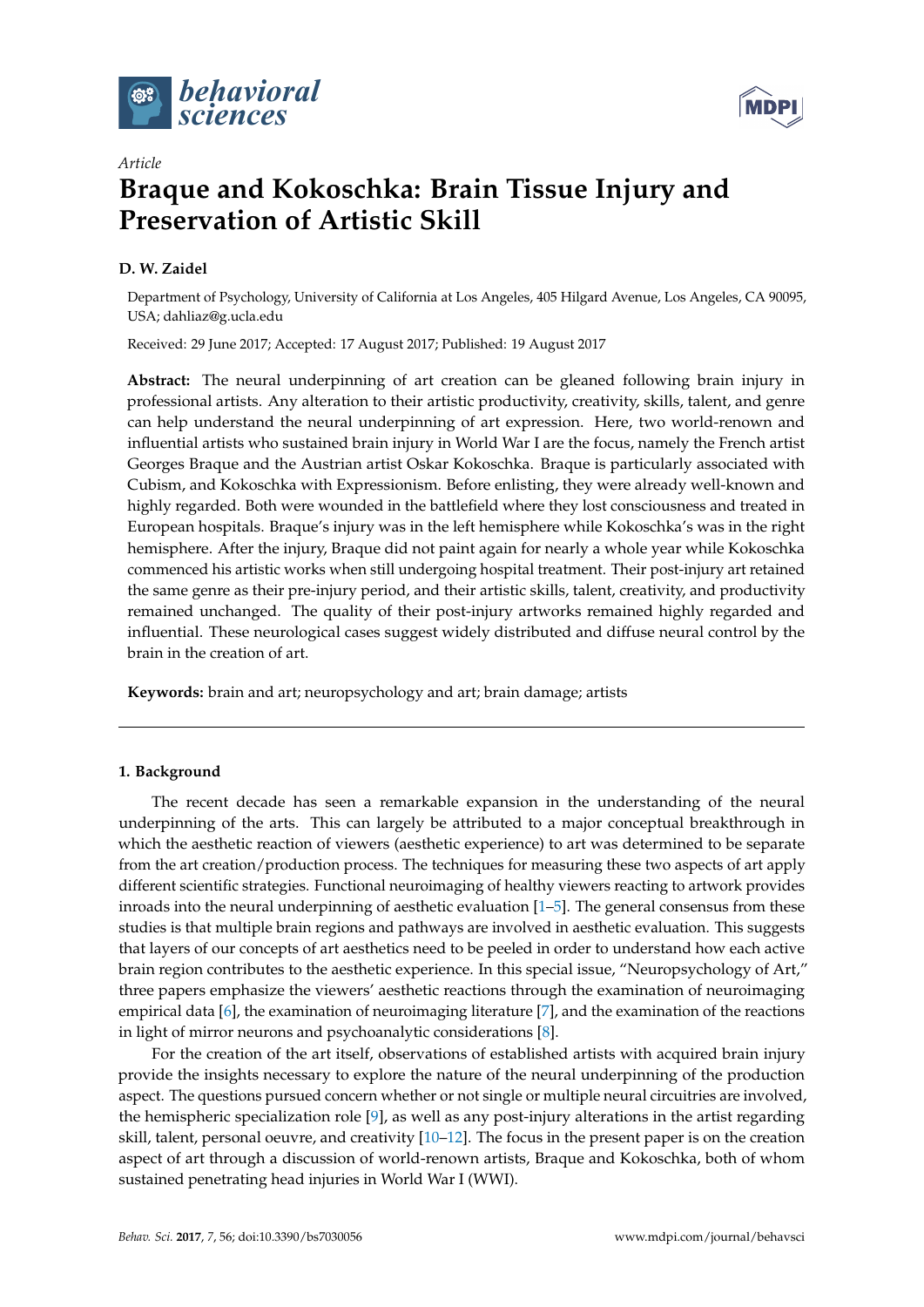Inferring cognitive functions of the mind from patients with brain lesions has been a widely accepted method in brain research. The same strategy applies to art. An early assumption, not founded on empirical studies, was that the right hemisphere specializes in producing and aesthetically reacting to art. Unfortunately, the assumption became prevalent, and eventually was challenged [\[13\]](#page-5-8). Indeed, close examination of the artworks of artists with brain injury revealed otherwise [\[10](#page-5-6)[,14–](#page-5-9)[17\]](#page-5-10). What was unraveled from such artists suggests that unilateral injury in the right hemisphere does not abolish the ability to produce art, something one would expect if the right hemisphere specialized in this function, and that damage in either hemisphere does not lead to deficits in the artistic ability, talent, skill, or creativity of established professional artists [\[10\]](#page-5-6). The current emerging view is that artworks tap functions specialized in both hemispheres and involve widely distributed neural pathways that contribute to its production.

The effects of brain injury on artists continue to fascinate and provide insights. In the cases described below, the main interests lie in any alteration of their pre-injury genre, their artistic skills, and their creativity. The neurological cases of Braque and Kokoschka have not been discussed in detail previously. They are important because both were highly accomplished and influential artists, both before and after their brain injury.

### **2. Georges Braque**

Georges Braque (1882–1963) was an innovative, world-renown, and highly influential French artist linked mainly with the school of Cubism. He was a painter, draughtsman, sculptor, and engraver whose early interest in Cubism reflected the influence of artist Paul Cezanne [\[18\]](#page-5-11). "Braque found in Cezanne a fragmented plane, straddling nature and painting that was to become the principles governing his own oeuvre" [\[18\]](#page-5-11) (p. 25). In his own Cubist art, Braque expressed the idea of object fragmentation combined with emphasis on geometrical forms. Through his personal and professional relationship with Pablo Picasso, for over six years Cubist characteristics were enriched and developed [\[19\]](#page-5-12). The volume of Cubist artworks produced by these two artists was prolific, innovative, and influential [\[20,](#page-5-13)[21\]](#page-5-14).

Then, in 1914, WWI broke out, and in August of that year Braque enlisted in the French army [\[22\]](#page-5-15). On 11 May 2015, in one of the battles in France, he sustained a head wound from a piece of shrapnel in a section of the battlefield that lay outside the trench. When he lost consciousness as a result of the shrapnel, he was thought to have died. Only a day later, a search party found and rescued him. The medical treatment in the hospital consisted of drilling a hole into his skull (a procedure known as trepanation), which resulted in Braque experiencing temporary blindness and a two-day coma from which he recovered only around 13 May [\[22\]](#page-5-15). His physical recovery lasted nearly a year, and during that time reportedly he did not paint.

A formal neurological report of his hospital treatment has not been published, but details of his medical and physical condition are known from descriptions offered by himself, several of his friends, and his wife [\[19](#page-5-12)[,21](#page-5-14)[,23](#page-5-16)[,24\]](#page-5-17). Importantly, further critical clues can be deduced from a single photograph: At one point in 1915, when Braque was convalescing in Sorgues, a photograph of a seated Braque was taken at Henri Lauren's studio in the same town [\[21\]](#page-5-14). We can see a rather thick absorbent gauze pad over a circumscribed area in the left side of his head, suggesting that it covered the wound. The gauze was held in place by a large bandage wrapped around his head. Assuming that the published photograph was not mirror-reversed, the wound was in the left side of the head. The gauzed region appears to correspond roughly to the left parietal lobe and possibly the superior temporal lobe. It does not appear to cover the left temple behind which Broca's area lies, nor is it positioned so far back in the head to include the occipital lobe. Indeed, there has not been any mention by his friends and associates of aphasia or any other language disturbances, and similarly no reports of right hand or leg paralysis. Those are symptoms we would expect from damage to the left hemisphere. There has also been no mention of right spatial hemi-neglect, prosopagnosia, spatial agnosia, or left hand and leg paralysis, all symptoms we would expect if the right hemisphere were damaged. Whatever the localization of the damage in the left hemisphere, Braque did not paint for nearly a year afterwards.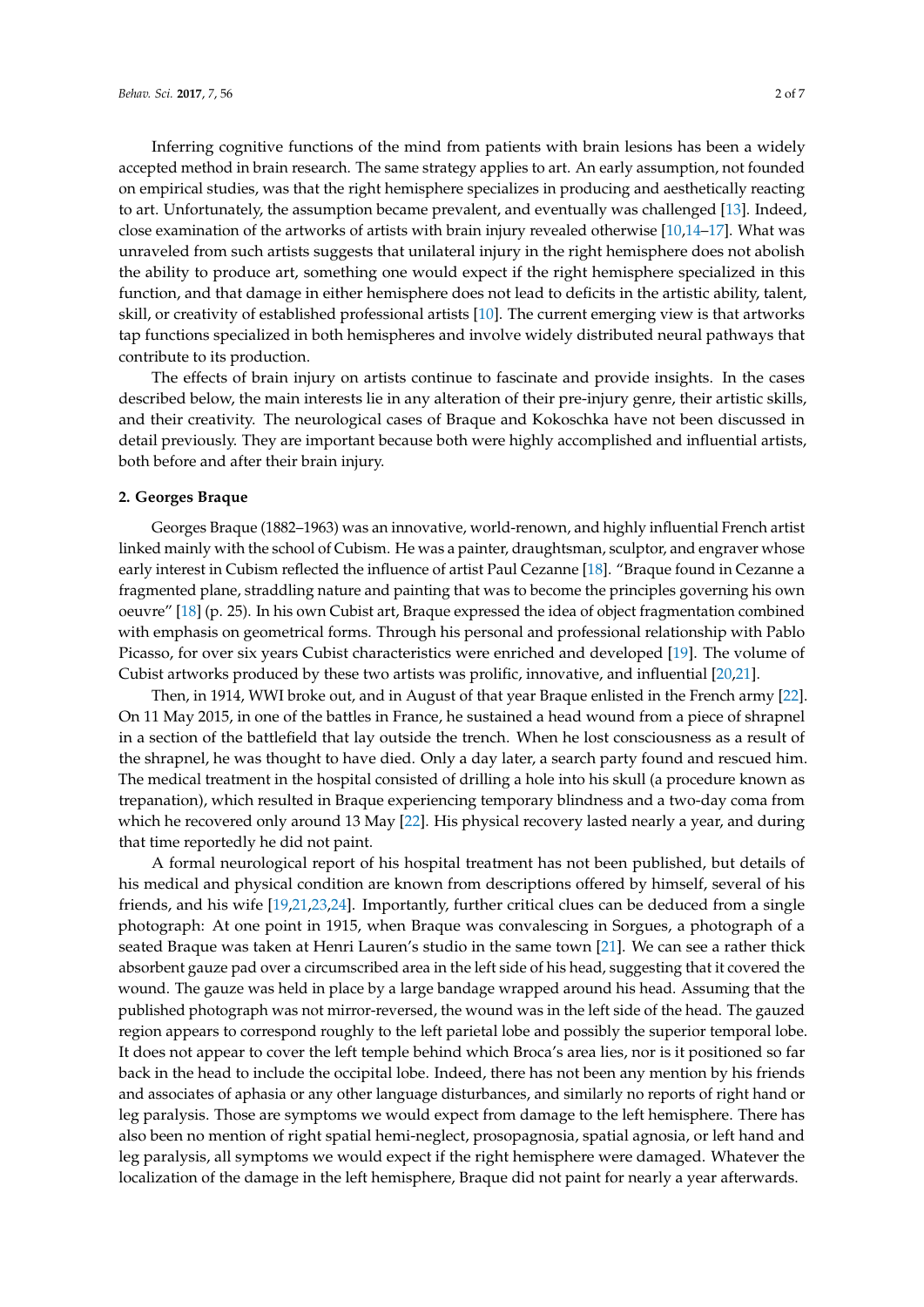Some comments on the medical practice of trepanation and head wounds in WWI are worthwhile. The practice then was applied to alleviate pressure caused by blood clots, to remove shell fragments, bullets, hair, abscesses, or to drain built-up liquid forming under the skull bone [\[25\]](#page-5-18). After burring, sometimes surgeons used their own fingers to remove foreign bodies, but if not done gently enough, this could cause injury to the brain tissue. Magnets were also used to remove metallic pieces. It is not known for certain how many holes were actually burred in his skull, but since with trepanation the goal was not to injure cerebral tissue, we should assume that no substantial tissue damage was inflicted in Braque's case.

When he did resume painting, which was around the summer of 1917 [\[26\]](#page-5-19), he picked up artistically where he left off at the start of the war, namely, his characteristic oeuvre of Cubism, and more particularly what is known as synthetic Cubism [\[18](#page-5-11)[,22\]](#page-5-15). Not only were the geometric forms produced again, straight lines made with a ruler, objects overlapping each other, both animate and inanimate, but the pre-war technique of *papier collé* was applied as well [\[19\]](#page-5-12). "For although the picture space [in Cubism] had become independent of external reality, the subject matter had lost none of its rights. Quite the opposite—it had a greater function than ever, it was simply that the subject matter no longer had any meaning outside the picture. That was the fundamental principle that governed Braque's work from 1914 until the end. The interruption caused by the First World War did not affect his development in any way, as has often been said" [\[18\]](#page-5-11) (p. 124). Significantly for the present discussion, after the war he did not produce an entirely new artistic genre, nor did he return to his pre-Cubist genres (i.e., Fauvism, Neo-Impressionism). Indeed, he proceeded to develop and expand his artistic expression within the Cubist tradition for many years.

One can reasonably argue that his brain injury did not produce extensive tissue damage to have inflicted major deficits on his artistic cognition. With the absence of detailed medical reports of his case, the extent of the damage cannot be ascertained with certainty. However, from available non-medical behavioral descriptions made around the time of his injury, it is clear that he was unable to create art. This suggests that neural damage was present. Upon neural recovery, he returned to his art seemingly unscathed.

#### **3. Oskar Kokoschka**

Oskar Kokoschka (1886–1980) was a well-known Austrian artist who painted in the Expressionist tradition. He was also a poet and a playwright. In WWI, he fought on the side of Austria and suffered a head wound. On 29 August 1915, a bullet penetrated his skull during a Russian ambush on his troops in Sikiryczy, Ukraine. This wound, together with a bayonet lance into his lung, rendered him unconscious long enough to have been thought dead by others on his side of the battle. The bullet was not lodged in his brain, but had exited. In his autobiography [\[27\]](#page-5-20), he describes the events that transpired during that battle: his left hand became paralyzed, presumably as a result of the head wound to the right hemisphere (he does not actually report the head side). Following his rescue, he reported that he had difficulties in walking and seeing. Both his balance and vision were affected by the head wound, and for the rest of his life he suffered from bouts of vertigo.

After a few months in the hospital, and despite all of his symptoms, he was considered fit to return to the battlefield, this time on Hungarian territory fighting against Italian troops. There, shells exploding near his position rendered him shell-shocked. Hungarian orderlies transported him to a hospital in Vienna where lesions in his cerebellum were inferred from X-rays. Normal gait balance is maintained by the cerebellum. To restore his balance, he underwent countless sessions of therapy consisting of induced painful spasms, which he found hard to endure to such an extent that thoughts of suicide formed in his mind [\[27\]](#page-5-20). In the fall of 1917, he was again subjected to painful experiments, this time in the Swedish laboratory of Nobel Prize winner Robert Barany. He reports that he stayed in Sweden for that purpose for a period of six to eight weeks, and during that time he continued to paint new works, still in the style of Expressionism.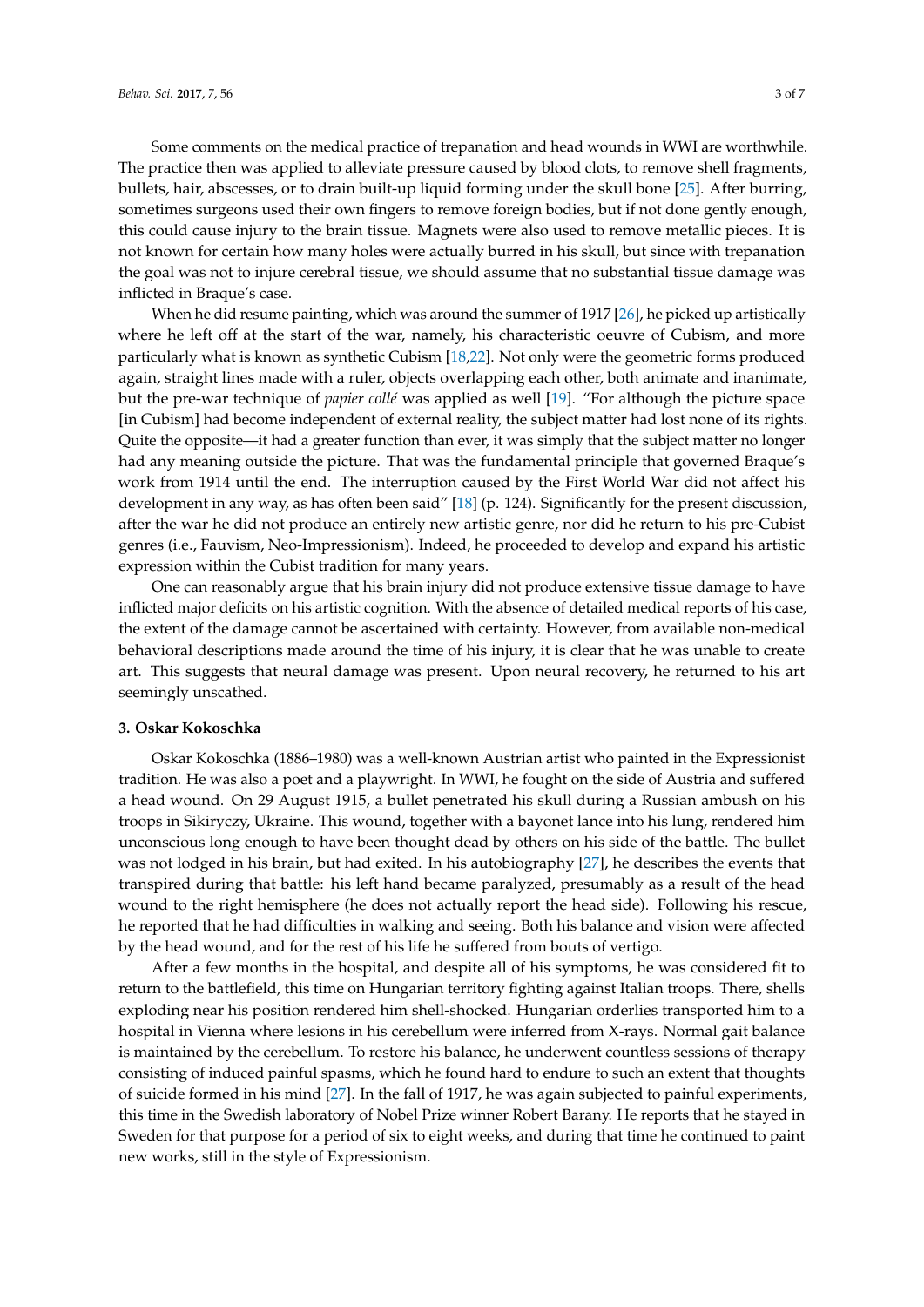To the best of my knowledge, the exact point of bullet penetration and its path of destruction in his brain have not been reported. The left hand paralysis he experienced on the battlefield was reversible. No mention of neuropsychological right hemisphere symptoms appears in the writings about him by others or in his own observations of himself. Whatever the nature of brain tissue damage caused by the bullet, it did not hamper his artistic talent and skills. Unlike Braque, who did not paint for a whole year following his injury, Kokoschka never ceased to paint and write, even while receiving medical treatments and convalescing from his wound. In hospitals in Vienna and Dresden he wrote plays and painted paintings, and similarly while in the hospital in Sweden he continued to paint. Important to the main argument here is that, despite damage to brain tissue, he continued with the same genre he had practiced prior to the war. He did not create new genres or new styles, and his motivation to create and innovate did not wane.

#### **4. Other Established Artists**

As with Braque and Kokoschka, numerous other professional prolific artists with damage to brain tissue continued to create art without loss of talent or skill [\[11\]](#page-5-21). One of these was a French artist P.A. from Marseilles. His case was described by Vigouroux et al. [\[28\]](#page-5-22). At the age of 66 years, he had a right hemisphere stroke that resulted in paralysis in the left side of his body as well as in a left hemi-neglect of space. The effects of the neglect were reflected in not painting in the spaces positioned to the left side of the canvas. Neurological patients with right hemisphere damage, especially if the parietal lobe is involved, commonly suffer from this condition; they attend only to the right half of their space, including their imaginary space formed in their mind's eye [\[29,](#page-5-23)[30\]](#page-5-24). There are classic examples of this phenomenon: Patients draw only the right half of a clock, flower, house, face, and other objects. They also fail to orient in the direction of a speaker who stands in their left side. In most such cases, the hemi-neglect is relatively short-lived, and this seems to have been the case with P.A.

Prior to the cerebral stroke, P.A. created paintings and drawings depicting scenery, everyday interactions of people, as well as nude women; some were painted with bright colors while some were in pale shades or as line drawings. In his post-injury artistic life, there was no alteration in these choices nor in his genre [\[28\]](#page-5-22). This case, too, shows that artistic talent and skill are not mediated by neural pathways specialized unilaterally in one hemisphere and that, instead, they are diffusely controlled by neural pathways in the brain.

#### **5. General Discussion**

Despite serious brain injury, the established and highly regarded visual artists described here resumed making their art without noticeable alterations in their personal oeuvre, talent, skill, or creativity—all elements that define the artistic endeavor. The genre represents the principle artistic choice of expression through the themes, concepts, ideas, design structure, organization, appearance, colors, and many more elements. The genre of choice communicates what is in the mind of the artist. At the cultural historical times of their work, their artworks continued to be highly regarded and influential. Braque, in particular, was a major figure in the art world at that time and his stature continued unabated. Previously, Boller reported preserved artistic abilities following a stroke in a French artist [\[15\]](#page-5-25) and Vigouroux [\[28\]](#page-5-22), reporting on artist P.A., remarked that his artistic interests and skills were not altered post-injury. Similarly, a review of many other post-injury artists revealed lack of alterations whether in the visual, musical, or literary arts, and regardless of etiology [\[10\]](#page-5-6). Importantly, the hemispheric laterality of the damage has not been found to cause detrimental effects on artistic abilities [\[11,](#page-5-21)[13,](#page-5-8)[31\]](#page-6-0).

Ultimately, subjecting paintings and other visual artworks of artists with brain injury to microscopic computer digital analysis has the potential for revealing details in the artists' precompared to post-injury methods. This has not yet been applied in the artists under discussion here. Future studies of digital analyses (e.g., [\[32](#page-6-1)[,33\]](#page-6-2)), might unravel additional interesting information.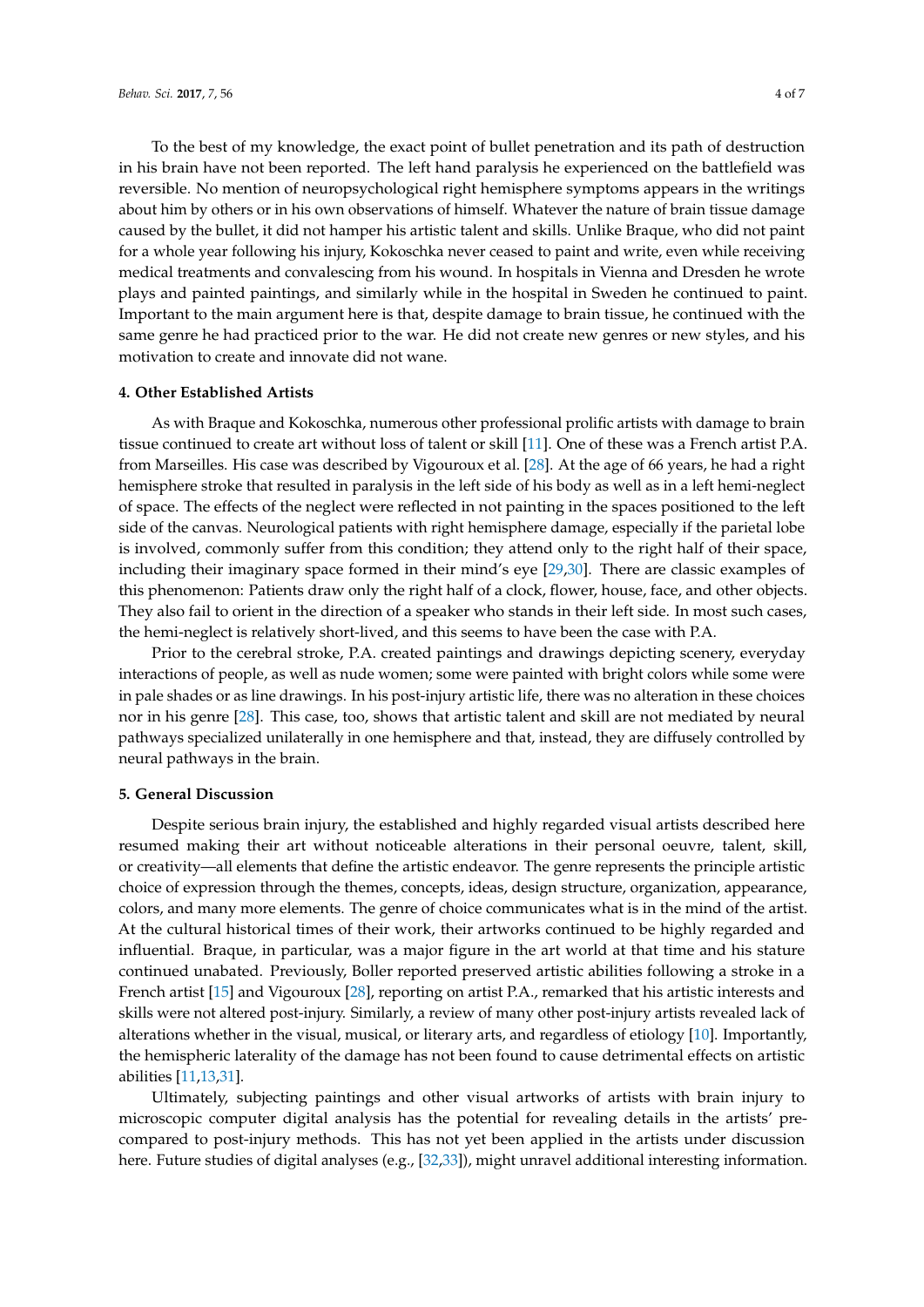Motoric hand use problems may arise as a result of the hemispheric side of the damage. With left hemisphere damage leading to right hand paralysis, right-handed artists switch to the use of the non-dominant hand (e.g., [\[31](#page-6-0)[,34](#page-6-3)[,35\]](#page-6-4)). In such cases, the artistic cognition per se is not altered; the left hand lacks the same steady control and muscle strength exhibited pre-damage by the right hand, and the consequences of the switch to the non-dominant hand is reflected in brush pressure, stroke thickness, line curvature, or clay consistency (by sculptors), as well as in other features. Accommodation to the control of the hand itself is incorporated into the final appearance of the artwork. In such cases, the effect on the art, if any, is not central to the principle artistic cognition, which drives the artwork; peripheral motoric issues can be observed in manual activities in non-artists with similar brain injury as well. In any case, there was no switch of handedness as a result of the brain injury with Braque, Kokoschka, or P.A.

Similarly, brain injury can lead to specific perceptual deficits that are not unique to art or to artists. An example of this is hemi-neglect for the left half of space following right hemisphere injury. Visual artists with this type of injury typically do not paint in the left half of the canvas [\[11,](#page-5-21)[14](#page-5-9)[,16](#page-5-26)[,31\]](#page-6-0). However, these cannot be considered to be art-related effects since the neglect symptoms are present in non-artists as well, and in many such cases the phenomenon is not permanent. Consequently, eventually, with the passage of post-injury time, artists fill in the left half of their canvas. Furthermore, artists' production abilities appear unaffected by this type of brain injury. There is no loss of artistic talent and expressive abilities. This outcome suggests that the artistic cognitive endeavor, which includes the units listed above, can be controlled by undamaged regions and pathways and are likely to be neurally distributed in the brain.

In the great majority of cases, artists go on producing their works despite their brain injury [\[10\]](#page-5-6). What is it about the neural underpinning of the creation aspect of art that spares it from serious brain injury, unlike the brain localized effects on language, for example? A critical feature of the human brain is that it supports cognitive symbolic and abstract thinking as well as referential communicative abilities more than any other animal [\[36](#page-6-5)[–38\]](#page-6-6). This is the underpinning of humans' sophisticated language. Vocabulary and syntax together allow humans to make an infinite number of combinations that together convey a wide range of meaningful utterances. Furthermore, abstract and symbolic thinking is also the bases for art creation and appreciation. This can explain partly why only humans make art; it does not fully explain why brain injury largely spares the production of it. The answer may lie in what role art has come to play in human society. We need to take a broader perspective through the exploration of the evolutionary pressures on the human brain.

The evolutionary trajectory that led to the eventual emergence of *Homo sapiens* [\[39](#page-6-7)[,40\]](#page-6-8) involved overcoming survival hurdles in which social groups with emphasis on unity-for-survival played a major role [\[41](#page-6-9)[,42\]](#page-6-10). Of all the hominins, *Homo sapiens* seem to be the only ones to make art [\[39\]](#page-6-7). For socially-oriented early human groups language became a highly efficient method of communication, and its evolution has deep roots going back to non-human primates tens of millions of years. Art, too, is a communicative system, but its roots cannot simply be traced to other primates; they do not produce art. Art supplements language by facilitating the sharing of emotions, experiences, ideas, thoughts, and symbols of social identity, and for these probable reasons it promoted bonding among the early group's members in efforts to survive harsh environmental conditions with limited food sources. These could be some of the underlying reasons for how art became a form of communication that supplements language.

Unlike language, where neural control in the brain is highly localized (mainly in the left hemisphere), the advantage of art's communicative format is that humans have increased their ability to express their inner and external life's experiences through widely distributed systems in the brain. It explains in part why brain injury of the kind described here does not lead to significant alterations in art expression.

**Acknowledgments:** I thank the anonymous reviewers for their thoughtful input and useful comments on the earlier version of the manuscript.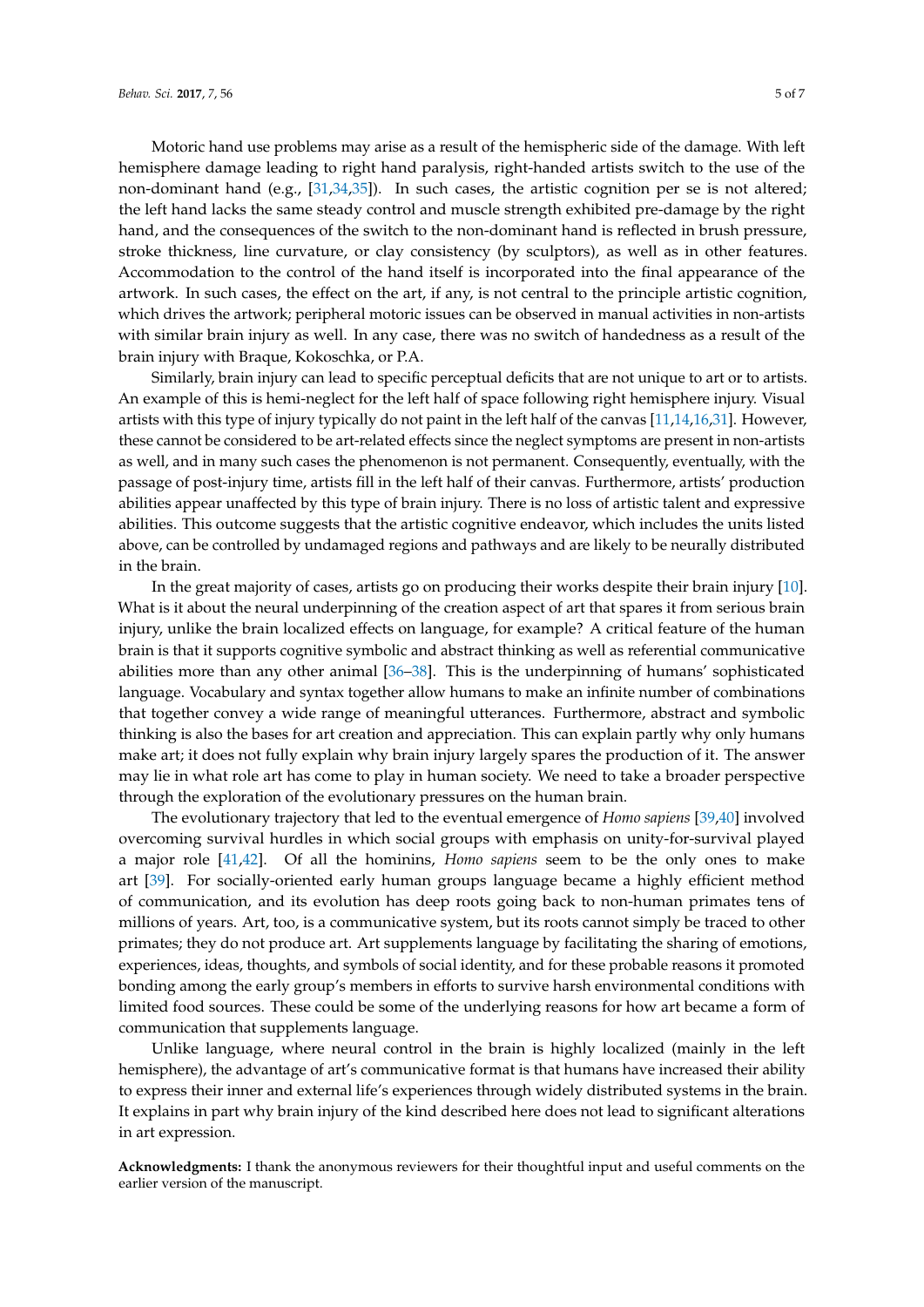**Conflicts of Interest:** The author declares no conflict of interest.

## **References**

- <span id="page-5-0"></span>1. Cela-Conde, C.J.; Agnati, L.F.; Huston, J.P.; Mora, F.; Nadal, M. The neural foundations of aesthetic appreciation. *Prog. Neurobiol.* **2011**, *94*, 39–48. [\[CrossRef\]](http://dx.doi.org/10.1016/j.pneurobio.2011.03.003) [\[PubMed\]](http://www.ncbi.nlm.nih.gov/pubmed/21421021)
- 2. Nadal, M. The experience of art: Insights from neuroimaging. *Prog. Brain Res.* **2013**, *204*, 135–158. [\[PubMed\]](http://www.ncbi.nlm.nih.gov/pubmed/24041322)
- 3. Vartanian, O.; Skov, M. Neural correlates of viewing paintings: Evidence from a quantitative meta-analysis of functional magnetic resonance imaging data. *Brain Cognit.* **2014**, *87*, 52–56. [\[CrossRef\]](http://dx.doi.org/10.1016/j.bandc.2014.03.004) [\[PubMed\]](http://www.ncbi.nlm.nih.gov/pubmed/24704947)
- 4. Chatterjee, A.; Vartanian, O. Neuroaesthetics. *Trends Cognit. Sci.* **2014**, *18*, 370–375. [\[CrossRef\]](http://dx.doi.org/10.1016/j.tics.2014.03.003) [\[PubMed\]](http://www.ncbi.nlm.nih.gov/pubmed/24768244)
- <span id="page-5-1"></span>5. Boccia, M.; Barbetti, S.; Piccardi, L.; Guariglia, C.; Ferlazzo, F.; Giannini, A.M.; Zaidel, D.W. Where does brain neural activation in aesthetic responses occur? Meta-analytic evidence from neuroimaging studies. *Neurosci. Biobehav. Rev.* **2016**, *60*, 65–71. [\[CrossRef\]](http://dx.doi.org/10.1016/j.neubiorev.2015.09.009) [\[PubMed\]](http://www.ncbi.nlm.nih.gov/pubmed/26619805)
- <span id="page-5-2"></span>6. Boccia, M.; Barbetti, S.; Piccardi, L.; Guariglia, C.; Giannini, A.M. Neuropsychology of aesthetic reactions to ambiguous and non-ambiguous artworks. *Behav. Sci.* **2017**, *7*, 13. [\[CrossRef\]](http://dx.doi.org/10.3390/bs7010013) [\[PubMed\]](http://www.ncbi.nlm.nih.gov/pubmed/28335460)
- <span id="page-5-3"></span>7. Ticini, L. The role of the orbitofrontal and dorsolateral prefrontal cortices in aesthetic preference for art. *Behav. Sci.* **2017**, *7*, 31. [\[CrossRef\]](http://dx.doi.org/10.3390/bs7020031) [\[PubMed\]](http://www.ncbi.nlm.nih.gov/pubmed/28492478)
- <span id="page-5-4"></span>8. Piechowski-Jozwiak, B.; Boller, F.; Bogousslavsky, J. Universal connection through art: Role of mirror neurons in art production and reception. *Behav. Sci.* **2017**, *7*, 29. [\[CrossRef\]](http://dx.doi.org/10.3390/bs7020029) [\[PubMed\]](http://www.ncbi.nlm.nih.gov/pubmed/28475130)
- <span id="page-5-5"></span>9. Zaidel, D.W. Hemispheric specialization, art, and aesthetics. In *Art, Aesthetics, and the Brain*; Huston, J.P., Nadal, M., Mora, F., Agnati, L.F., Cela-Conde, C.J., Eds.; Oxford University Press: Oxford, UK, 2015; p. 320.
- <span id="page-5-6"></span>10. Zaidel, D.W. *Neuropsychology of Art: Neurological, Biological and Evolutionary Perspectives*, 2nd ed.; Psychology Press: Hove, UK, 2015.
- <span id="page-5-21"></span>11. Zaidel, D.W. *Neuropsychology of Art: Neurological, Cognitive, and Evolutionary Perspectives*, 1st ed.; Psychology Press: Hove, UK, 2005; p. 261.
- <span id="page-5-7"></span>12. Bogousslavsky, J.; Boller, F. *Neurological Disorders in Famous Artists (Part 1)*; Karger Publisher: Basel, Switzerland, 2005.
- <span id="page-5-8"></span>13. Zaidel, D.W. Split-brain, the right hemisphere, and art: Fact and fiction. *Prog. Brain Res.* **2013**, *204*, 3–17. [\[PubMed\]](http://www.ncbi.nlm.nih.gov/pubmed/24041316)
- <span id="page-5-9"></span>14. Bäzner, H.; Hennerici, M.G. Painting after right-hemisphere stroke-case studies of professional artists. *Front. Neurol. Neurosci.* **2007**, *22*, 1–13. [\[PubMed\]](http://www.ncbi.nlm.nih.gov/pubmed/17495502)
- <span id="page-5-25"></span>15. Boller, F.; Sinforiani, E.; Mazzucchi, A. Preserved painting abilities after a stroke. The case of Paul-Elie Gernez. *Funct. Neurol.* **2005**, *20*, 151–155. [\[PubMed\]](http://www.ncbi.nlm.nih.gov/pubmed/16483452)
- <span id="page-5-26"></span>16. Jung, R. Neuropsychologie und neurophysiologie des konturund formschens in zeichnung und malerie. In *Psychopathologie Musischer Gestaltungen*; Wieck, H.H., Ed.; FK Schattauer: Stuttgart, Germany, 1974; pp. 27–88.
- <span id="page-5-10"></span>17. Zaimov, K.; Kitov, D.; Kolev, N. Aphasie chez un peintre. *Encephale* **1969**, *58*, 377–417.
- <span id="page-5-11"></span>18. Zurcher, B. *Georges Braque, Life and Work*; Rizzoli: New York, NY, USA, 1988.
- <span id="page-5-12"></span>19. Fauchereau, S. *Braque*; Academic Editions: London, UK, 1988.
- <span id="page-5-13"></span>20. Pach, W. *The Masters of Modern Art*; B.W. Huebsch: New York, NY, USA, 1924.
- <span id="page-5-14"></span>21. Danchev, A. *Georges Braque: A Life*; Penguin Books: London, UK, 2005.
- <span id="page-5-15"></span>22. Butler, K.K. Georges Braque: Artileryman. In *Nothing but the Clouds Unchanged: Artists in World War I*; Hughes, G., Blom, P., Eds.; Getty Research Institute Publications: Los Angeles, CA, USA, 2014; pp. 62–70.
- <span id="page-5-16"></span>23. Paulhan, J. *Braque le Patron*; Gallimard: Paris, France, 1952.
- <span id="page-5-17"></span>24. Kahnweiler, D.-H. *Letters of Juan Gris (1913–1927)*; Percy Lund, Humphrys & Co.: London, UK, 1956; p. 221.
- <span id="page-5-18"></span>25. Cushing, H. *From a Surgeon's Journal, 1915–1918*; Little, Brown, and Company: New York, NY, USA, 1936.
- <span id="page-5-19"></span>26. Richardson, J.G. *Braque*; New York Graphic Society: Norwalk, CT, USA, 1961.
- <span id="page-5-20"></span>27. Kokoschka, O. *My Life*; MacMillan Publishing: New York, NY, USA, 1974.
- <span id="page-5-22"></span>28. Vigouroux, R.A.; Bonnefoi, B.; Khalil, R. Realisation picturales chez un artiste peintre presentat une heminegligence gauche. *Rev. Neurol. (Paris)* **1990**, *146*, 665–670. [\[PubMed\]](http://www.ncbi.nlm.nih.gov/pubmed/2077615)
- <span id="page-5-23"></span>29. Guariglia, C.; Piccardi, L. Environmental orientation and navigation in different types of unilateral neglect. *Exp. Brain Res.* **2010**, *206*, 163–169. [\[CrossRef\]](http://dx.doi.org/10.1007/s00221-010-2310-7) [\[PubMed\]](http://www.ncbi.nlm.nih.gov/pubmed/20532488)
- <span id="page-5-24"></span>30. Guariglia, C.; Piccardi, L.; Iaria, G.; Nico, D.; Pizzamiglio, L. Representational neglect and navigation in real space. *Neuropsychologia* **2005**, *43*, 1138–1143. [\[CrossRef\]](http://dx.doi.org/10.1016/j.neuropsychologia.2004.11.021) [\[PubMed\]](http://www.ncbi.nlm.nih.gov/pubmed/15817171)